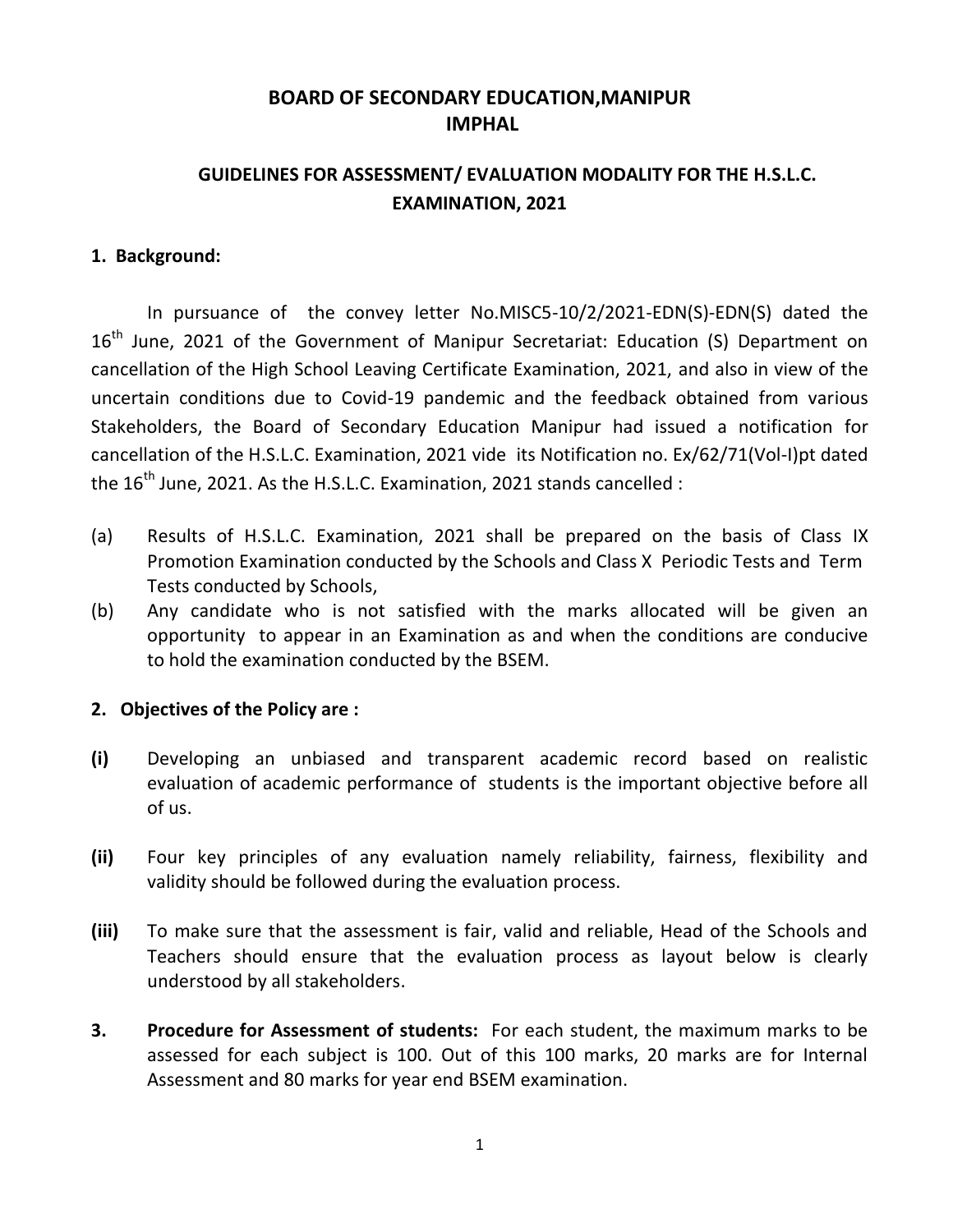- **a)** The Internal Assessment for 20 marks will be as per existing policy of Continuous and Comprehensive Evaluation. Now all Schools have already uploaded their data (Internal Assessment marks) on the BSEM portal.
- **b)** Keeping in view the cancellation of the H.S.L.C. Examination, 2021, the assessment of 80 marks shall be done by Schools.

# **For evaluation of the H.S.L.C. Examination, 2021, the following parameters shall be considered in the scheme of evaluation of the H.S.L.C. Examination, 2021.**

**i)** The marks should be in consonance with the best past performance in the Previous three years of the Schools in the H.S.L.C. Examination. In case data of a School for only two years is available, then the best performance out of two years will be taken as reference year. And in case data is available for only one year, then the same will be taken as reference year.

In Schools where the students are appearing the H.S.L.C. Examination conducted by the BSEM for the first time and hence have no historical data available, the BSEM will provide the subject-wise average marks obtained during the last two years for the concerned district and the category of Schoool (Government, Aided, Private) and Schools may choose the best one as reference year.

**ii) 30 out of 80 marks based on the marks scored by candidates in the Class IX Promotion Examination, 2019 conducted by the Schools from which the students passed Class IX.**

In every School, final year examination is conducted in Class IX for promotion to Class X. From the result of this examination, maximum of 30 out of 80 marks (External marks only) based on the performance of students may be carried forward subjectwise for consideration as external marks of the H.S.L.C. Examination, 2021.

For example, if a student scores 56 in MM, 40 in English, 48 in Maths, 50 in Science, 56 in Social Science and 64 in Home Science out of 80 marks(External marks only) then, subjectwise marks to be considered from Class IX promotion examination for the H.S.L.C. Examination 2021 are :

MM =(56/80)X30=21 English =(40/80)X30=15 Maths =(48/80)X30=18 Science =(50/80)X30=6.25X3=18.75=19 Social Science = (56/80)X30=21 Home Science = (64/80)X30=24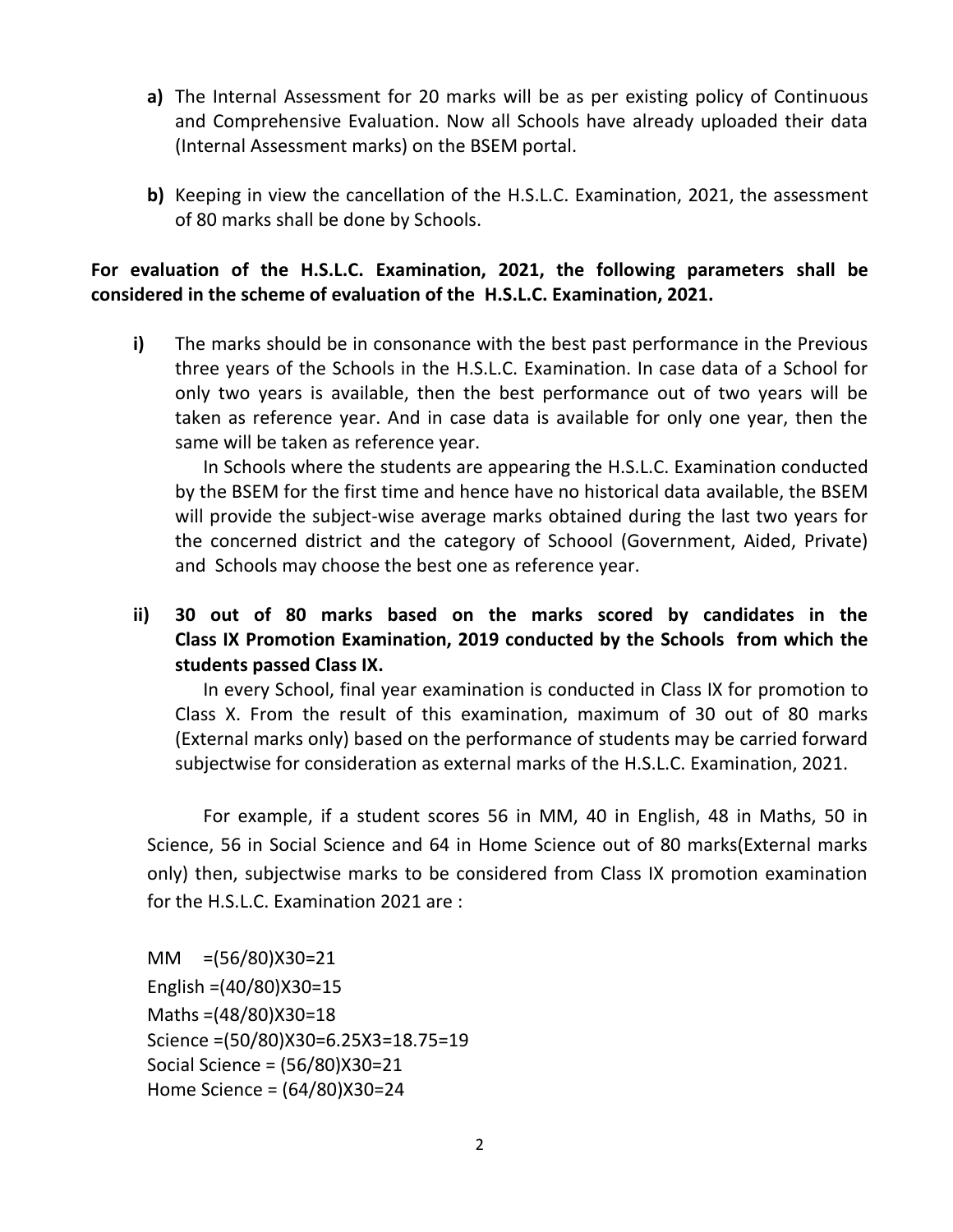**iii) 50 out of 80 marks based on the marks scored by candidates in different Periodic Tests and Term Tests of Class X conducted by Schools during the academic year, 2020 – 2021.**

| <b>Subject</b> | Mark scored in<br><b>Periodic Tests: out</b><br>of (20*4)=80 marks | Mark scored in<br><b>Term Tests:</b><br>out of<br>$50*2=100$<br>marks | <b>Total mark</b><br>scored<br>(Periodic Test<br>+ Term Tests)<br>out of 180<br>marks | <b>Mark scored</b><br>out of 50 marks |
|----------------|--------------------------------------------------------------------|-----------------------------------------------------------------------|---------------------------------------------------------------------------------------|---------------------------------------|
| MIL            | $M1 = m1 + m2 + m3 + m4$                                           | $M2 = t1 + t2$                                                        | $M=M1+M2$                                                                             | $(M/180)*50$                          |
| <b>Eng</b>     | $M1 = m1 + m2 + m3 + m4$                                           | $M2 = t1 + t2$                                                        | $M=M1+M2$                                                                             | $(M/180)*50$                          |
| <b>Maths</b>   | $M1 = m1 + m2 + m3 + m4$                                           | $M2 = t1 + t2$                                                        | $M=M1+M2$                                                                             | $(M/180)*50$                          |
| <b>Sc</b>      | $M1 = m1 + m2 + m3 + m4$                                           | $M2 = t1 + t2$                                                        | $M=M1+M2$                                                                             | $(M/180)*50$                          |
| <b>SSc</b>     | $M1 = m1 + m2 + m3 + m4$                                           | $M2 = t1 + t2$                                                        | $M=M1+M2$                                                                             | $(M/180)*50$                          |
| <b>HSC</b>     | $M1 = m1 + m2 + m3 + m4$                                           | $M2 = t1 + t2$                                                        | $M=M1+M2$                                                                             | $(M/180)*50$                          |

- m1 mark obtained in Periodic Test 1
- m2 mark obtained in Periodic Test 2
- m3 mark obtained in Periodic Test 3
- m4 mark obtained in Periodic Test 4
- t1 mark obtained in Term test 1
- t2 mark obtained in Term test 2

**However, for the H.S.L.C. Examination, 2021, out of the above Periodic Tests and Term Tests, the Schools shall select only 1(one) Periodic Test in which the student scores highest mark and only 1(one) Term Test in which the student scores highest mark.**

If a student scores 49 in MM, 63 in English, 56 in Maths, 49 in Science, 63 in Social Science and 60 in Home Science in the best 1(one) Periodic Test and 1 (one) Term Test, out of 70 marks, then, subjectwise external marks to be considered for the H.S.L.C. Examination 2021 are :

 $MM = (49/70)X50=35$ English = (63/70)X50=45 Maths  $=(56/70)X50=40$ Science = (49/70)X50=35 Social Science = (63/70)X50 = 45 Home Science = (60/70)X50 = 42.85 = 43

**c)** If any candidate has not appeared in any of the assessments conducted by the Schools, the Schools may conduct at least one Periodic Test and one Term Test in offline/ online or telephonic mode for assessment and record documentary evidences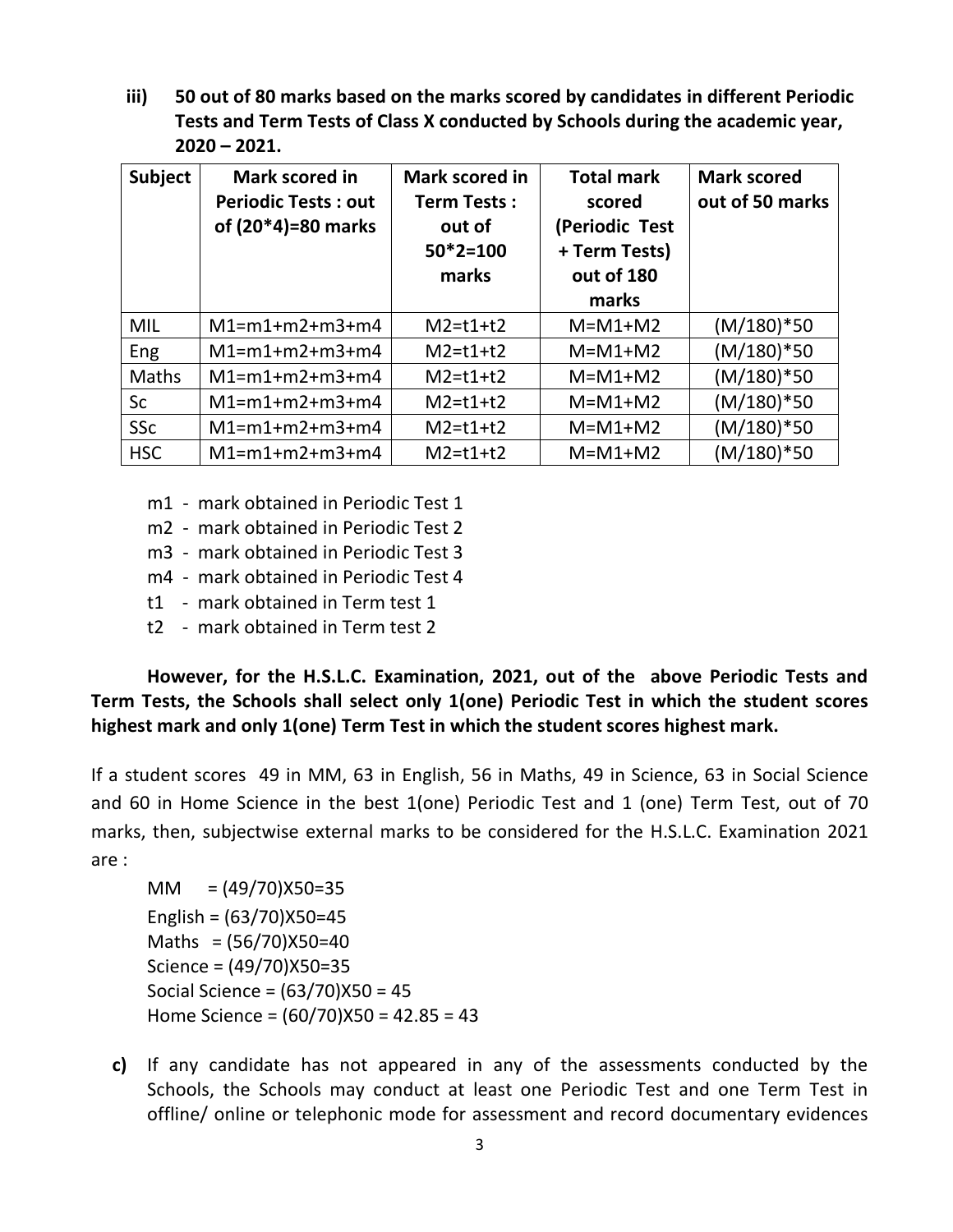to certify the recommendations.The student may be assessed objectively on that basis by the Schools out of maximum marks of each subject.

# **d) Evaluation of External Candidates:**

As done in the H.S.L.C. Compartmental Examination, 2020, marks that shall be given to External students may be as follows:

- i) **External Candidates appearing in full subjects(FM – 80 and PM – 20):** For these students, 25 marks will be given to only subjects getting less than 25 marks in the latest H.S.L.C. Examination and previous marks will be carried forward for subjects getting more than 25 in the latest previous year's H.S.L.C. Examination appeared by the candidate.
- ii) **External Candidates appearing in some subjects only (FM – 80 and PM – 20):** For these students, 25 marks will be given to the subjects in which the students are appearing.
- iii) **For subjects having FM – 48 and PM – 12, 15** marks will be given to the subjects in which the students are appearing.
- iv) **For subjects having FM – 32 and PM – 8, 10** marks will be given to the subjects in which the students are appearing.
- **4.** Those who are not satisfied with the marks allocated to them on the above basis will be given an opportunity to sit the H.S.L.C. Exam, 2021 to be conducted by BSEM as and when the conditions are conducive to hold the Examination. If such conditions/cases arise, original marksheet issued by the BSEM should be surrendered at the time of filling up of forms for the examination and their Marksheets will be cancelled. A new Marksheet will be issued by the BSEM after declaration of the examination.

## **5. Assessment Standardisation:**

For ensuring standardisation of marks allocated at School level, each School will have to internally moderate the marks to account for the School level variation by using a reliable reference standard.

**a) Historical past performance of the Schools, in terms of best overall performance in the last 3 consecutive years in the H.S.L.C. Examination conducted by the BSEM will be taken as reference for moderating the marks assessed by the Schools for H.S.L.C. Examination, 2021.**

For example, overall pass percentage of a School is 65%, 70% and 68% in the year 2018, 2019 and 2020 respectively. Then, in this case, the reference year will be 2019 as the pass percentage was the highest.Then the School will look at its subjectwise average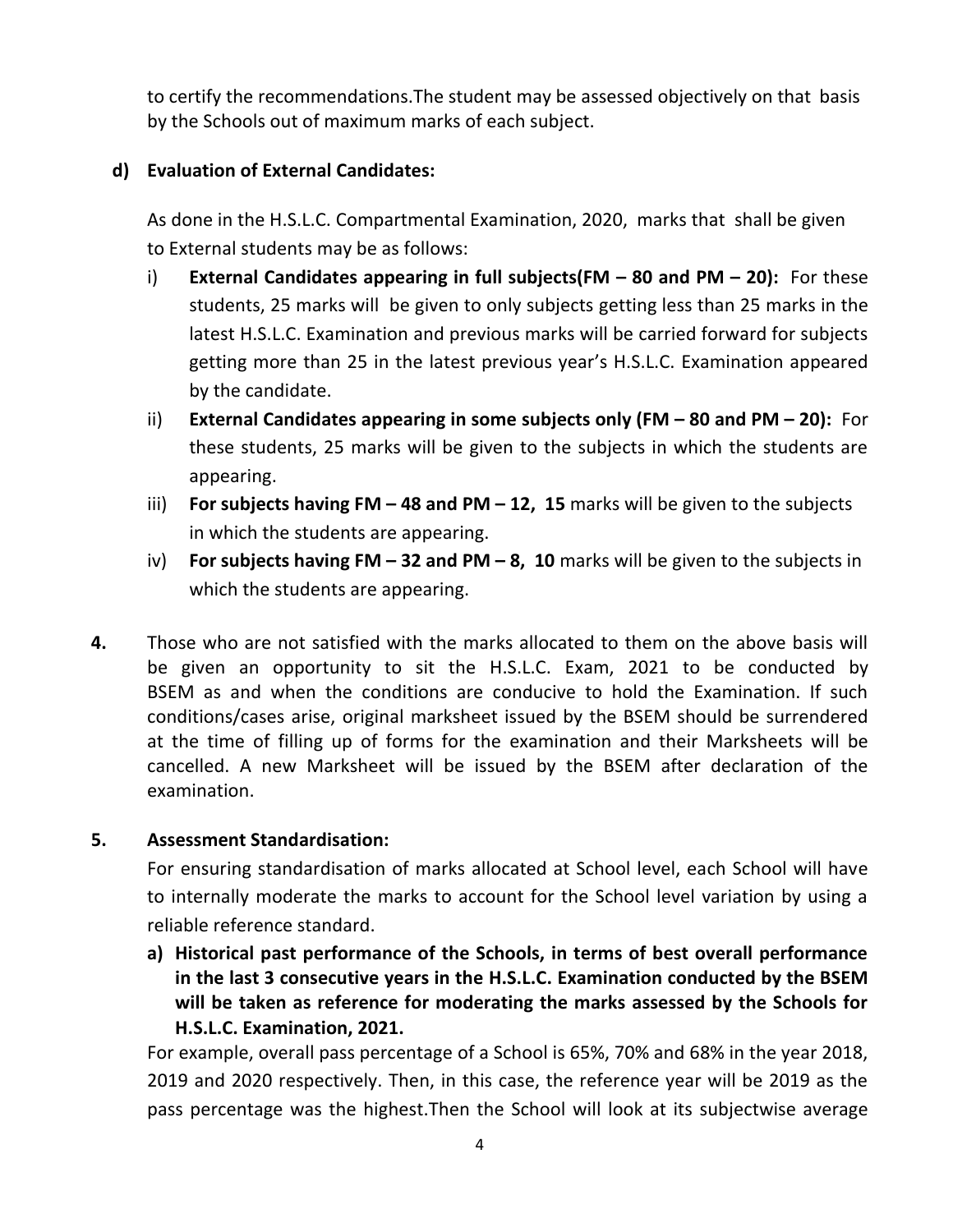mark obtained and use the average mark for the subject as moderation of the score of the subject. (Demonstration of calculation of average mark is shown in Annexure  $-1$ )

- b) Subject-wise marks assessed by Schools should be within the range of  $\pm 2$  marks obtained by the Schools in the reference year.
- c) If pass percentages of a School are nil in the past three consecutive years of H.S.L.C. Examination, then the School shall assess the students between 20 to 25 marks in all the subjects.
- d) Once the Result Committee finalizes the marks on the basis of Class IX Promotion Examination conducted by Schools in the year 2019 and Class X Periodic Tests and Term Tests, it has to ensure that the marks of students are aligned with the subjectwise average marks provided by the BSEM.
- e) To facilitate the Schools, the BSEM will prepare an online system in which Schools can enter the marks and check whether the marks allocated are in conformity with the historical distribution. In case there is a mismatch, then the Result Committee shall have to revise the marks, as the case may be, and it should also be documented in the format as required.
- **6. Constitution of Result Committee:** Each School shall form a Result Committee with the Principal/Headmaster/Headmistress as the Chairperson and five teachers of the School teaching Mathematics, Social Science, Science and two languages in Class X as Internal Members. One teacher teaching Class X in any neighbouring School will be nominated by the ZEO concerned as an External Member of the Committee. While nominating the External Members, there shall not be interchange of teachers as Committee Member(s) between two Schools. Ward(s) of the committee members should not be appearing the H.S.L.C. Examination, 2021 from the same School. Rules for the constitution of the Committee are given at  $(Annexure - II).$

**The Chairperson and the External teachers will be paid a total of fixed honorarium of Rs. 2,500/- per person by the BSEM and Rs.1,500/- per person for internal teachers.** 

**7. Recording of Evidence and Assessment:** As done in the the preparation/ documentation of Internal Assessment Marks, each School shall prepare marks obtained by each student in Class IX promotion examination and Class X Periodic Tests and Term Tests and then calculate the mark scored by the student out of 80 marks.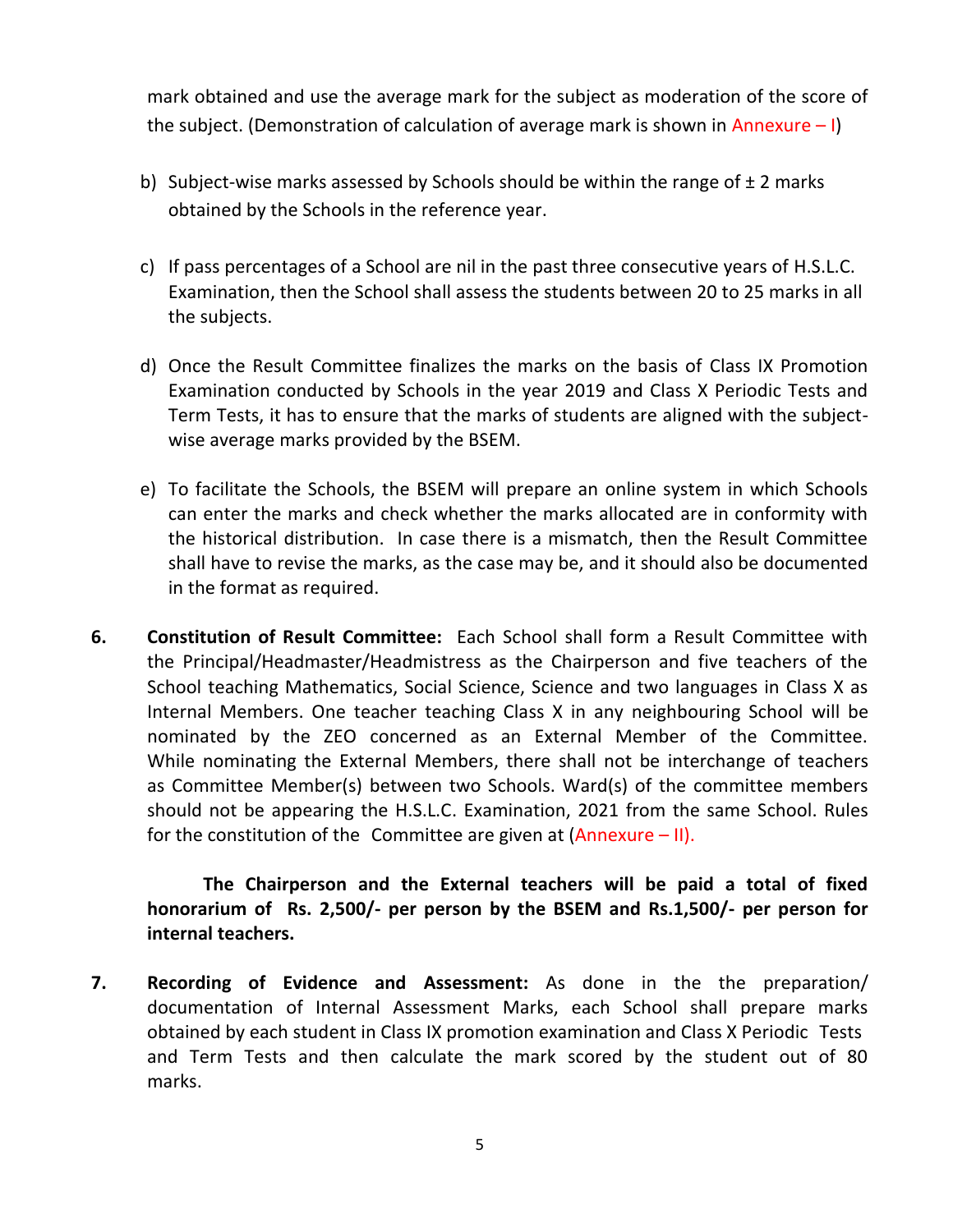## **8. Safe keeping of Records:**

All Schools will seal the records of the students along with the Rationale Document (Annexure-III) under the signature of all members of the Committee and these should be kept in safe custody of the Head of the Institution/ Schools for subsequent verification.

## **9. Verification of Records by BSEM:**

The BSEM may depute a team to verify the documents and the process of allocating marks uploaded to ensure correctness of the same. A check on the basis of data uploaded by each School will also be done by the BSEM and all Schools identified based on the analysis, would be asked to submit their record to the BSEM and these documents will also be verified by a team of experts deputed by BSEM.

## **10. Action against Non-Compliance:**

If the BSEM detects any cases where the Schools deliberately indulge in practices that are not consistent with fair, unbiased and objective practices of assessment, the BSEM reserves the right to :

- a) Start derecognition proceedings and /or
- b) Impose a proper/ suitable penalty against the Schools or
- c) Decide not to declare the result of H.S.L.C. Examination , 2021 for the Schools till the time it is not in conformity with the guidelines of BSEM.

## **11. Data once uploaded will be final:**

Data of external assessment once filled by the Schools shall be considered final. No request for correction of marks because of wrong entry or mistake of any sort will be allowed. Hence, due care should be taken while uploading all marks on the part of the Schools .

## **12. Grace Marks by the BSEM:**

The BSEM will compute the result based on uploaded theory and internal assessment marks. The internal assessment marks are already uploaded during the time of online form submission. At the time of computation of result, BSEM's policy of awarding grace marks to external theory marks may also be applied to those candidates who do not meet the qualifying criterion.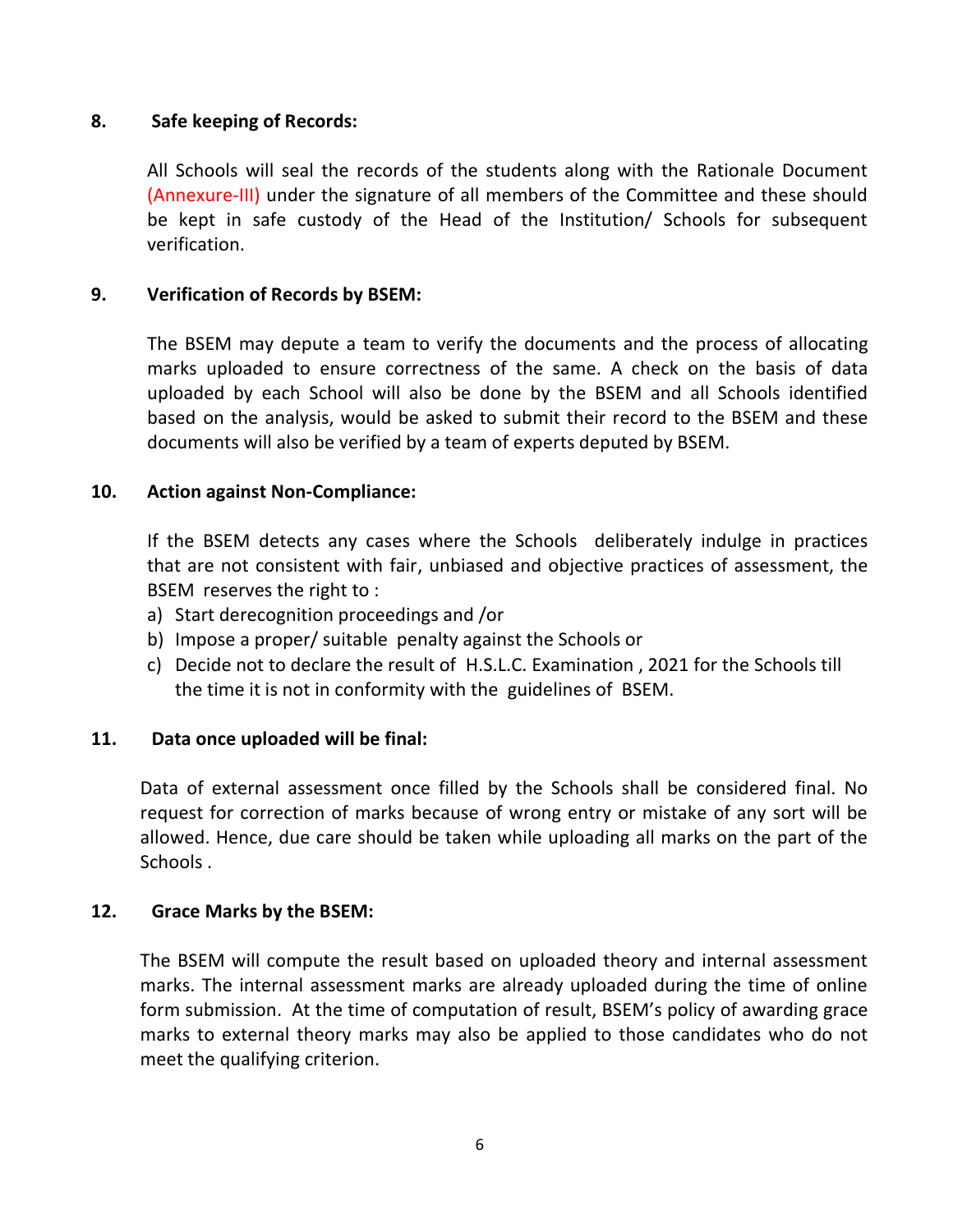- **13.** List of position holders, subjectwise toppers, will not be declared for the H.S.L.C. Examination, 2021. All the successfull candidates of the H.S.L.C. Examination, 2021 will be declared divisionwise.
- **14. Policy of Verification of Marks/Providing Photocopy of Answer Book/ Re-evaluation :**

As assessment has been done by the Schools, process of verification of marks, providing photocopy and re-evaluation scheme will not be applicable for the H.S.L.C. Examination 2021.

## **15. A timeline/ Schedule of Assessment/ Evaluation activities is as under** :

| SI. No.                 | <b>Activity</b>                                                                                     | Last Date* |
|-------------------------|-----------------------------------------------------------------------------------------------------|------------|
| $\mathbf{1}$            | Awareness programme for teachers regarding the<br><b>Guidelines given by BSEM</b>                   | 30.06.2021 |
| $\mathbf{2}$            | <b>Formation of Result Committee by School</b>                                                      | 03.07.2021 |
| $\overline{\mathbf{3}}$ | Provision of subject wise, School wise distribution<br>of marks as per previous Board exams by BSEM | 05.07.2021 |
| 4                       | Conduct of assessment, if any                                                                       | 12.07.2021 |
| 5                       | <b>Finalisation of Rationale Document</b>                                                           | 17.07.2021 |
| 6                       | Availability of Portal for uploading of marks                                                       | 18.07.2021 |
| $\overline{\mathbf{z}}$ | <b>Finalization of result by Schools</b>                                                            | 20.07.2021 |
| 8                       | <b>Checking &amp; moderation of marks by Schools</b>                                                | 23.07.2021 |
| 9                       | <b>Submission of marks to BSEM's Portal</b>                                                         | 26.07.2021 |
| 10                      | <b>Declaration of result by BSEM</b>                                                                | 31.07.2021 |

**TIME SCHEDULE**

**\* Schools should not wait for last date to complete an activity. Based on the number of students in Class-X, they may complete activity earlier also. This may please be noted that in no case last dates will be extended.**

## **16. Communication: For any clarification, confirmation, if any, please contact us through our WhatsApp number 9089491819 or email id** *bosemcare@gmail.com.*

**17.** Claims and Objections, if any, regarding the guidelines for Assesment/ Evaluation Modality for the H.S.L.C. Examination, 2021 shall be entertained within 48 hours of the publication of this notification. However, the decision of the BSEM will be final.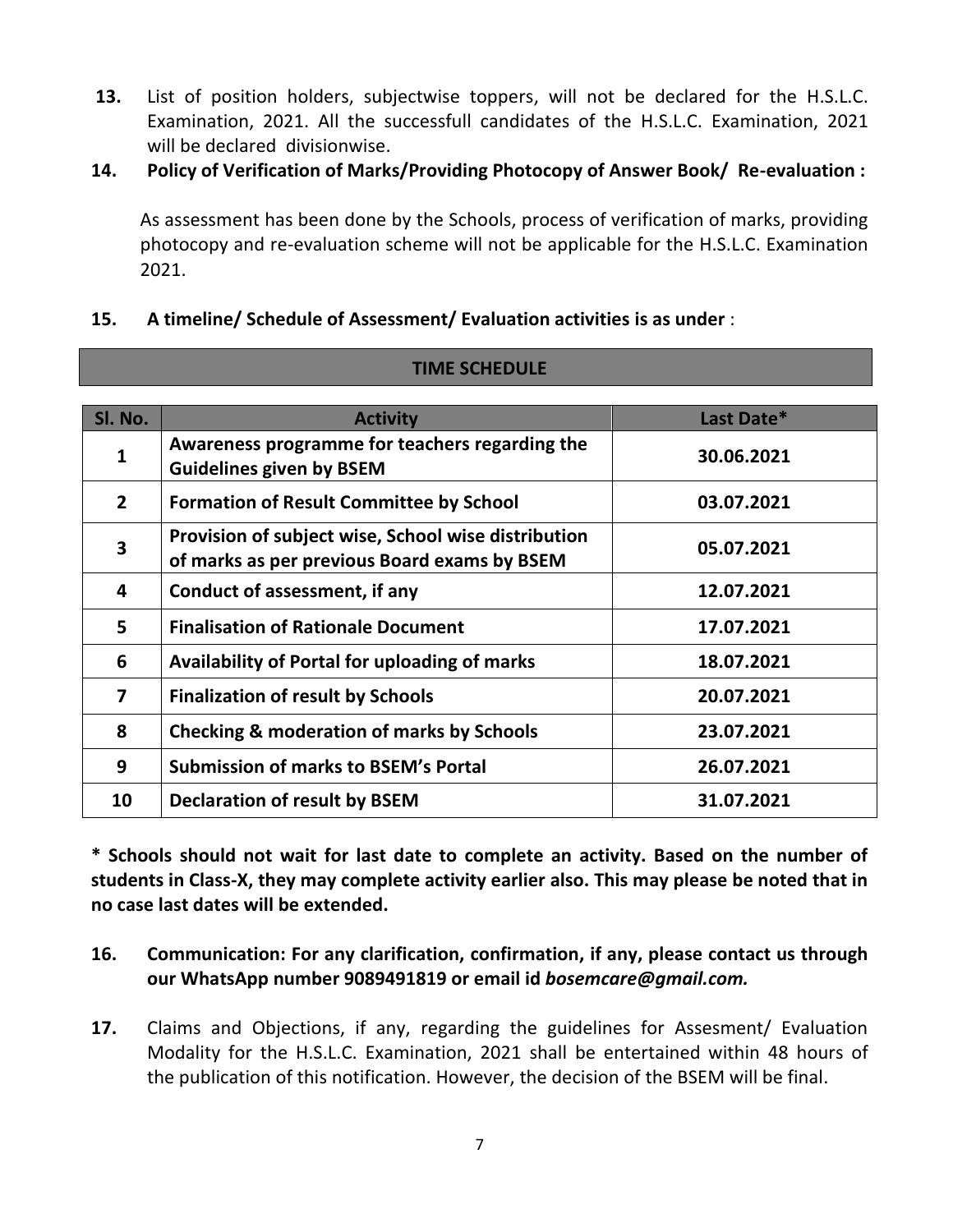| 18. | <b>FAQ:</b>  |                                                                                                                                                                                                                                                                                                                       |                                                                                                                                                                                                                                                                                                                                            |
|-----|--------------|-----------------------------------------------------------------------------------------------------------------------------------------------------------------------------------------------------------------------------------------------------------------------------------------------------------------------|--------------------------------------------------------------------------------------------------------------------------------------------------------------------------------------------------------------------------------------------------------------------------------------------------------------------------------------------|
|     | <b>S1.</b>   | Question                                                                                                                                                                                                                                                                                                              | Reply                                                                                                                                                                                                                                                                                                                                      |
|     | No.          |                                                                                                                                                                                                                                                                                                                       |                                                                                                                                                                                                                                                                                                                                            |
|     | $\mathbf{1}$ | My School's reference year is<br>H.S.L.C. Examination 2019. In<br>this year, students offered<br>Manipuri, Addl Eng, Hindi as<br>MIL Subjects. Shall I calculate<br>different average marks for<br>different subjects and choose<br>different maximum marks for<br>each subjects?                                     | All languages recognized by the<br>BSEM is treated as MIL subjects<br>and average marks should be<br>calculated by clubbing all the MIL<br>subjects. Maximum mark among the<br>MIL subjects will be treated as<br>maximum mark of the reference<br>year.<br>Same rule is to be followed in the<br>optional subjects also.                  |
|     | $\mathbf{2}$ | My School's reference year is<br>H.S.L.C. Examination 2019. I<br>have allotted marks in English<br>subject by strictly following the<br>rules given by the BSEM. (30)<br>marks from class IX exam and<br>50 marks from Class X) But,<br>average mark is out of the<br>range of the reference year.<br>What to do now? | Average mark should be within the<br>range of the average mark in<br>reference year. It is compulsory and<br>mandatory rule. So, Schools may<br>modify marks and re-allot by<br>referring the previous performance<br>of the students so that average mark<br>may strictly come to the range of the<br>average mark in the reference year. |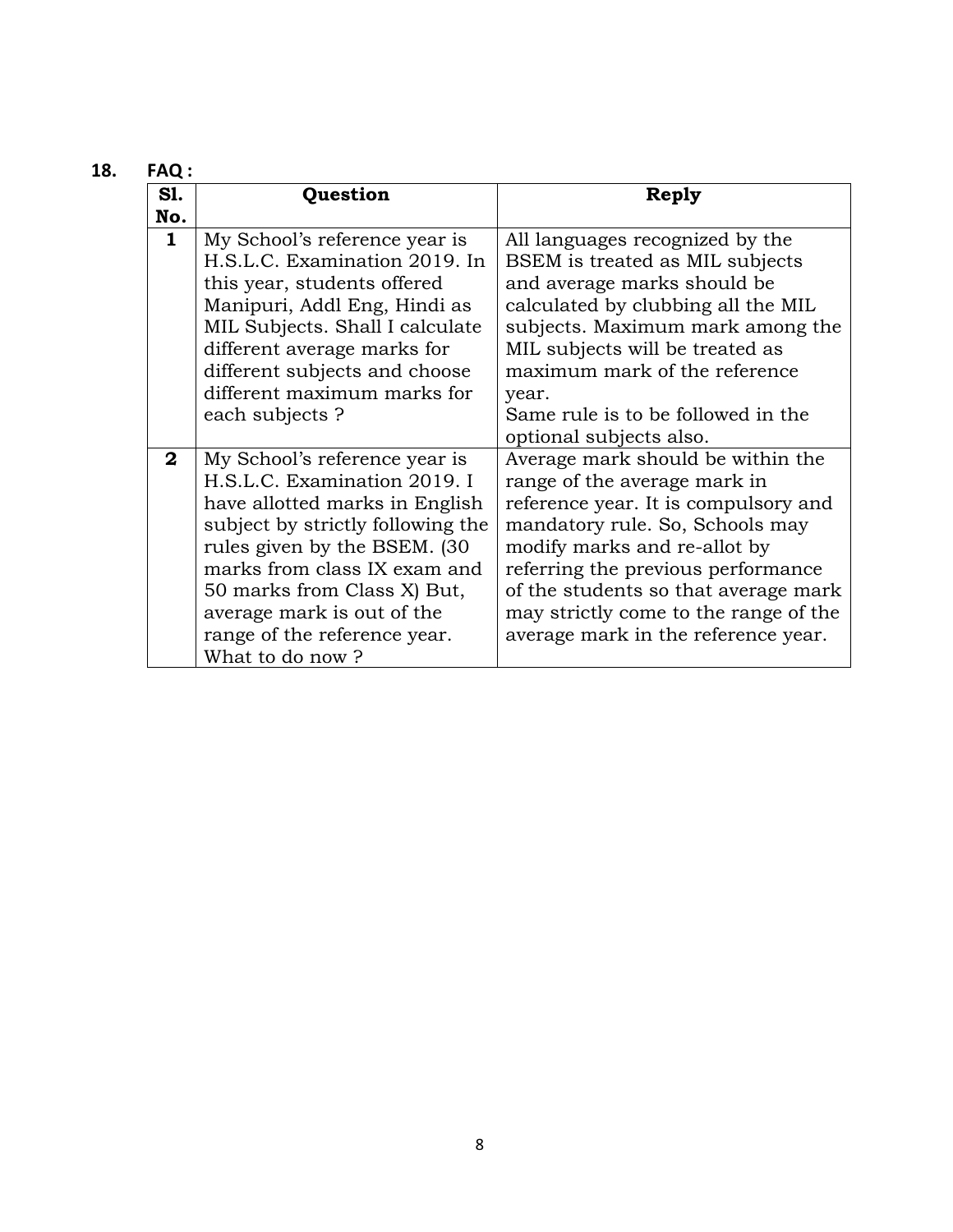| 3 | I cannot see all the roll | Schools may see only regular                               |  |  |
|---|---------------------------|------------------------------------------------------------|--|--|
|   | numbers allotted to my    | students in the portal. External                           |  |  |
|   | students in the portal.   | students are excluded from the list                        |  |  |
|   |                           | and allocation of marks for external                       |  |  |
|   |                           | students will be done by the BSEM                          |  |  |
|   |                           | in a systematic rule framed by the                         |  |  |
|   |                           | BSEM.                                                      |  |  |
|   |                           | Rule is:                                                   |  |  |
|   |                           | For an external student who has to                         |  |  |
|   |                           |                                                            |  |  |
|   |                           | appear in full subjects :<br>(i) For subjects having marks |  |  |
|   |                           | more than 25 in the latest                                 |  |  |
|   |                           |                                                            |  |  |
|   |                           | previous year H.S.L.C.                                     |  |  |
|   |                           | Examination appeared by the<br>student will be carried     |  |  |
|   |                           | forwarded in the H.S.L.C.                                  |  |  |
|   |                           | Examination 2021.                                          |  |  |
|   |                           | (ii) For subjects having marks less                        |  |  |
|   |                           | than or equal to 25 in the                                 |  |  |
|   |                           | latest previous year H.S.L.C.                              |  |  |
|   |                           | Examination appeared by the                                |  |  |
|   |                           | student, then 25 mark will be                              |  |  |
|   |                           | given for the subject in the                               |  |  |
|   |                           | H.S.L.C. Examination, 2021.                                |  |  |
|   |                           | For external students who are to                           |  |  |
|   |                           | appear in failed subjects only, then                       |  |  |
|   |                           | 25 mark will be given for the                              |  |  |
|   |                           | subject(s) to be appeared in the                           |  |  |
|   |                           | H.S.L.C. Examination, 2021.                                |  |  |
|   |                           |                                                            |  |  |
|   |                           |                                                            |  |  |
|   |                           |                                                            |  |  |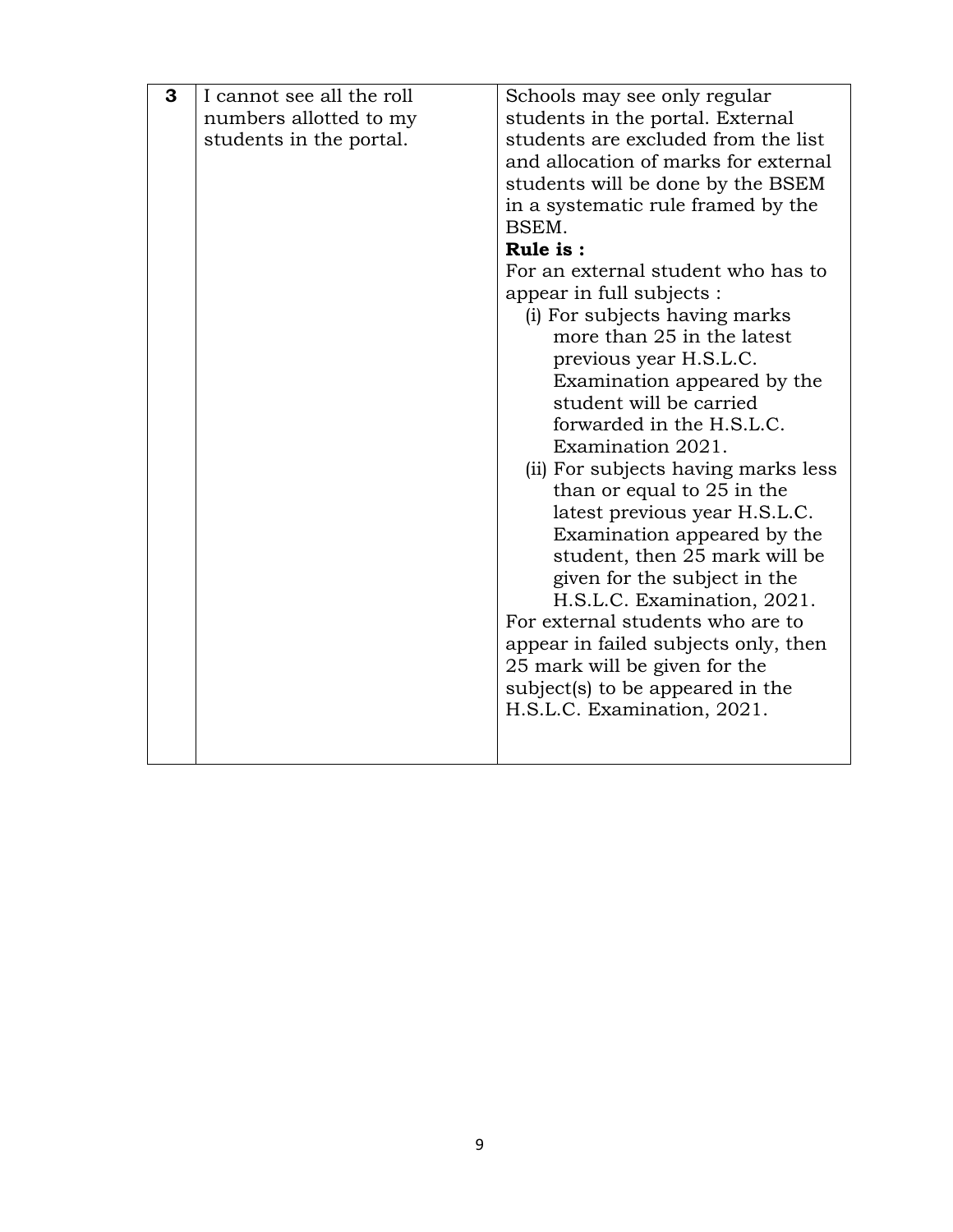**Assessment Standardisation ANNEXURE- I**

- **(1) For subjects having full mark 80, pass mark of each subject in external mark is 20.**
- **(2) Select only students of the reference year who scored greater than or equal to 20 in the particular subject.**

**For example, in a school, there are 5 students in the particular reference year. They scored 16, 25, 39, 56, and 60 in Mathematics subject.**

**So, no. of students who scored greater than or equal to 20 = 4** 

**Average mark of Mathematics = (25+39+56+60)/4 = 45**

**Maximum marks of Mathematics in the reference year = 60**

**(3) Thus, for mark assessment of Mathematics subject of that school for H.S.L.C. Examination 2021, school can award maximum mark 60 ± 2 and has to distribute the marks in the range 20 to 62, so that the average marks of the students in Mathematics should be in the range 45± 2 (i.e. 43 to 47).**

**For example, if the school has 8 students in the H.S.L.C. Examination 2021, then school can award marks like 23, 33, 45, 50, 52, 56, 57, 60 so that**

**Average = (23+33+45+50+52+56+57+60)/8 = 47 which is in the range of 45± 2.**

**(***Minimum mark should be 20 and maximum mark should be 62 for the Mathematics subject)*

- **N.B.: (i) If average mark is having fraction, then the next higher integer will be average mark of the subject.**
	- **(ii) If average mark is less than 20 then 20 will be average mark of the subject. In that case, minimum marks allotted should be 20 and variation range will be +2 only.**

**(4) Similarly, if the students scored 12, 17, 42, 66, and 70 in Science subject. Then No. of students who scored greater than or equal to 20 = 3 Average mark of Science = (42+66+70) /3 = 59.33**~ **60 So, average mark of the Science subject is 60. Maximum mark of the Science in the reference year = 70**

**(5) Thus, for mark assessment of Science subject of that school for H.S.L.C. Examination 2021, School can award maximum mark 70± 2 and has to distribute the marks in the range 20 to 72 so that the average marks of the students in Science should be in the range 60 ± 2 (i.e. 58 to 62)**

**For example, if the school has 8 students in the H.S.L.C. Examination 2021, then School can award marks like 40, 45, 56, 60, 63, 68, 70, 70 so that**

**Average = (40+45+56+60+63+68+70+70) / 8 = 59 which is in the range of 60 ± 2. (***Minimum mark should be 20 and Maximum mark should be 72 for the Science subject)*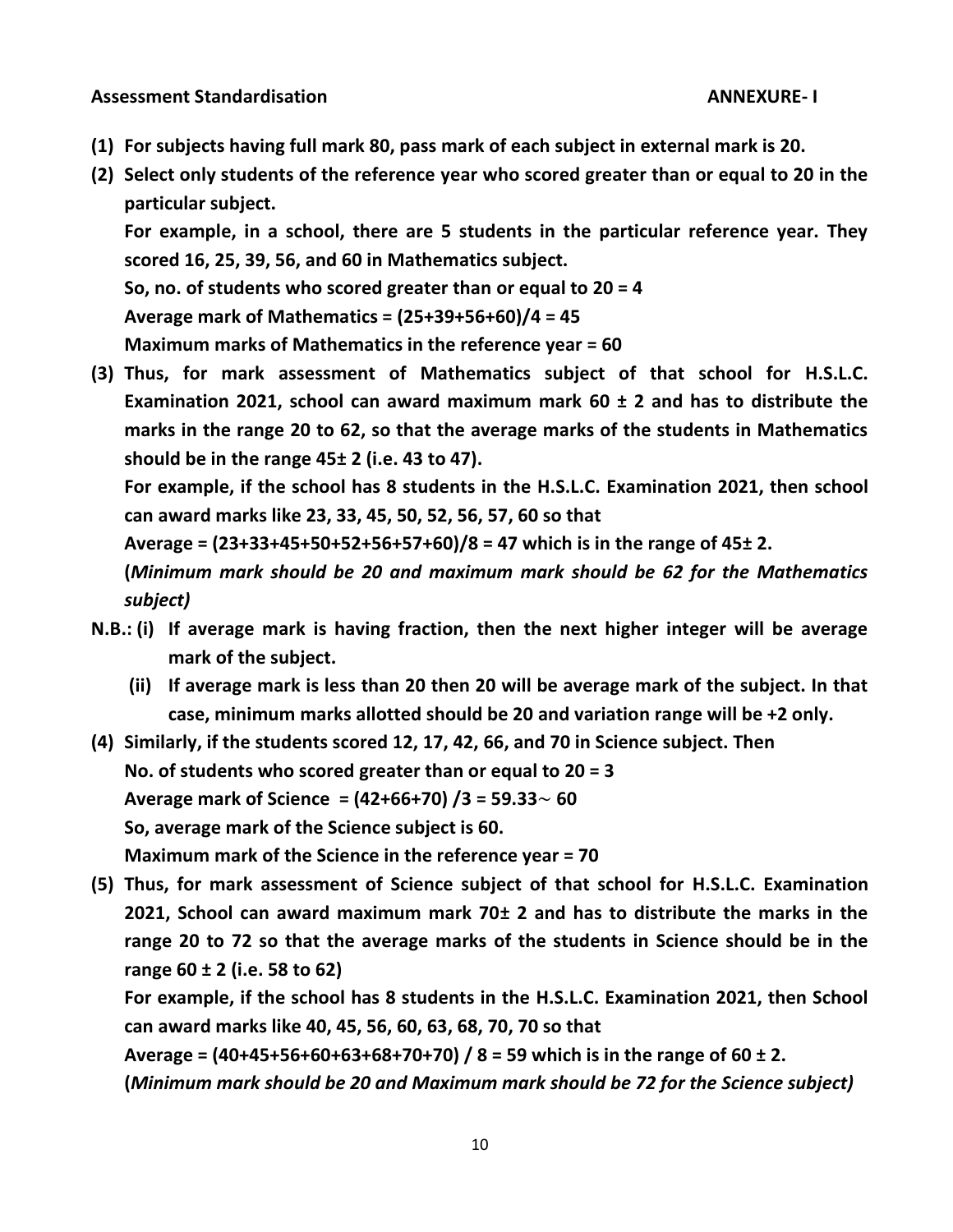**(6) For subjects having practical mark i.e. theory full mark – 48 and practical full mark – 32, pass mark of theory is 12 and pass mark of practical is 8.**

**So, school has to divide the total mark allotted to the students into two parts i.e. theory parts and practical parts in such a rule that theory marks should be greater than or equal to 12 and practical marks should be greater than or equal to 8.**

**e.g. If there are 3 students who opted additional subjects having practical and they are awarded total external marks as 32, 35 and 50 then 32 can be written as theory – 20, practical – 12**

**Similarly, 35 can be written as theory – 22, practical – 13.**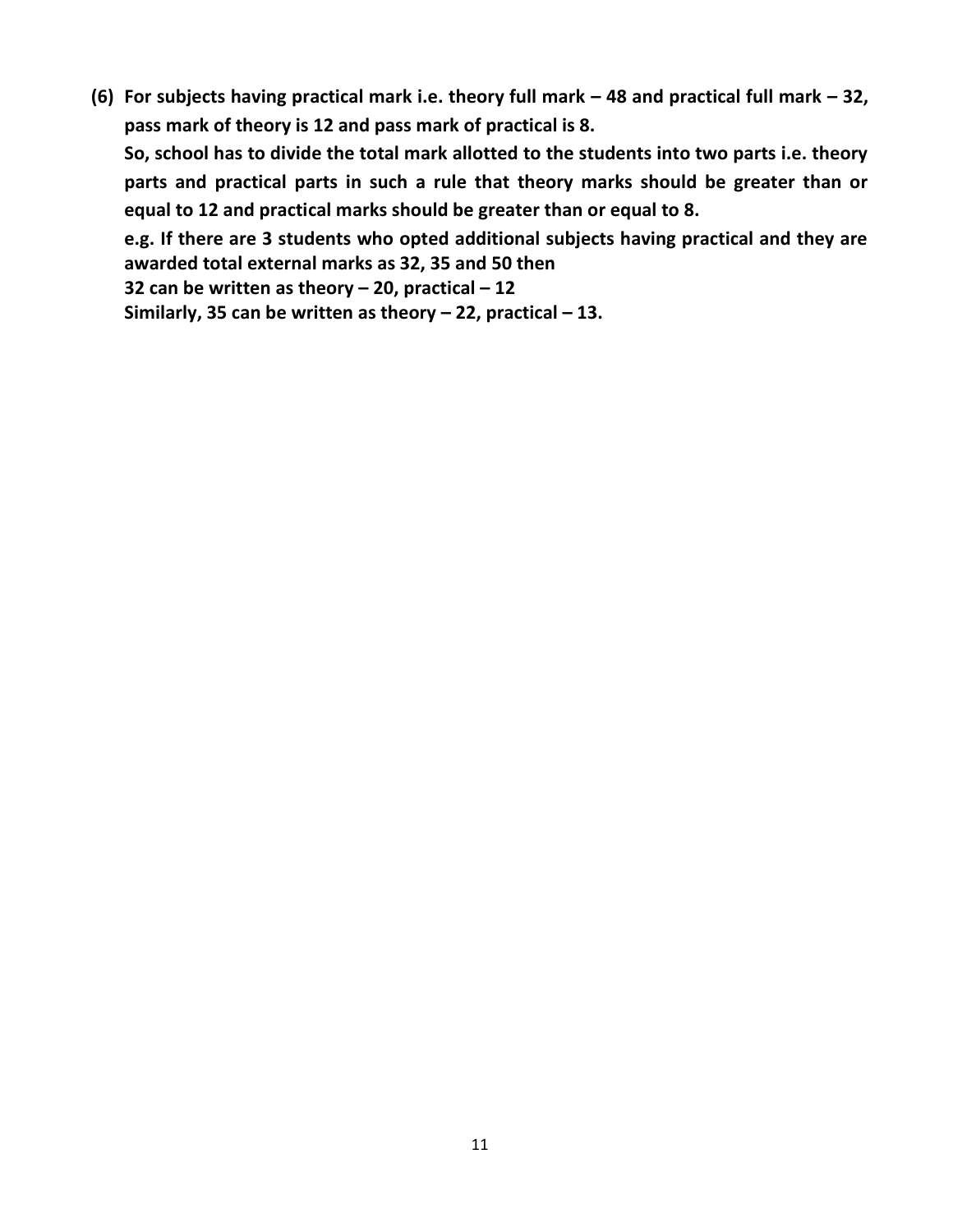## **RULES FOR CONSTITUTION OF COMMITTEE, THEIR ROLE AND**

#### **RESPONSIBILITIES**

#### **RULES FOR CONSTITUTION OF COMMITTEE :**

**Constitution of the Result Committee for finalizing the results would be as follows :-**

- **1. Principal/Heamaster/Headmistress of the School would be Chairperson of the Result Committee.**
- **2. Five teachers from the School teaching the subject and well aware about the academic performance of the students. These teachers will be from the subjects Mathematics, Social Science, Science and two languages.**
- **3. One teacher teaching Class X in any neighbouring School will be nominated by the ZEO concerned as an External Member of the Committee.While nominating the teacher, the following should be strictly ensured for the fairness of the result :**
	- **a) Teacher should be teaching Class X in the neighbouring School affiliated to BSEM.**
	- **b) No interchange of teachers as Committee Members between two Schools.**
	- **c) Teacher should not be from the same management Schools.**
	- **d) Teacher should not be from the school where the Principal/Headmaster /Headmistress is the Co-opted member in the Management/ School Committee.**
	- **e) Any other relationship which may influence the result of the School/ student.**
- **4. Ward(s) of the Committee Members should not be appearing the H.S.L.C. Examination from the same School.**

## **ROLES AND RESPONSIBILITIES OF THE COMMITTEE:**

**Following are the Roles and Responsibilities of the Result Committee:-**

- **1. Role of the Committee in the pandemic situation is to deliver fair and unbiased results.**
- **2. Committee can justify its Roles and Responsibilities only when the members are well acquainted with the policy. Therefore, all Committee Members should familiarize themselves with the details of the Policy. They should also have discussions among themselves to arrive at a common understanding.**
- **3. A Committee may discuss with another Committee, in case a need arises to clarify doubts.**
- **4. Once a Committee is well acquainted with the Policy, they will take the stock of the ground realities in the school and frame the rationale for assessment. Thereafter, they may finalise the plan for completion of the tasks.**
- **5. Committee can make its own schedule based on the schedule provided by BSEM.**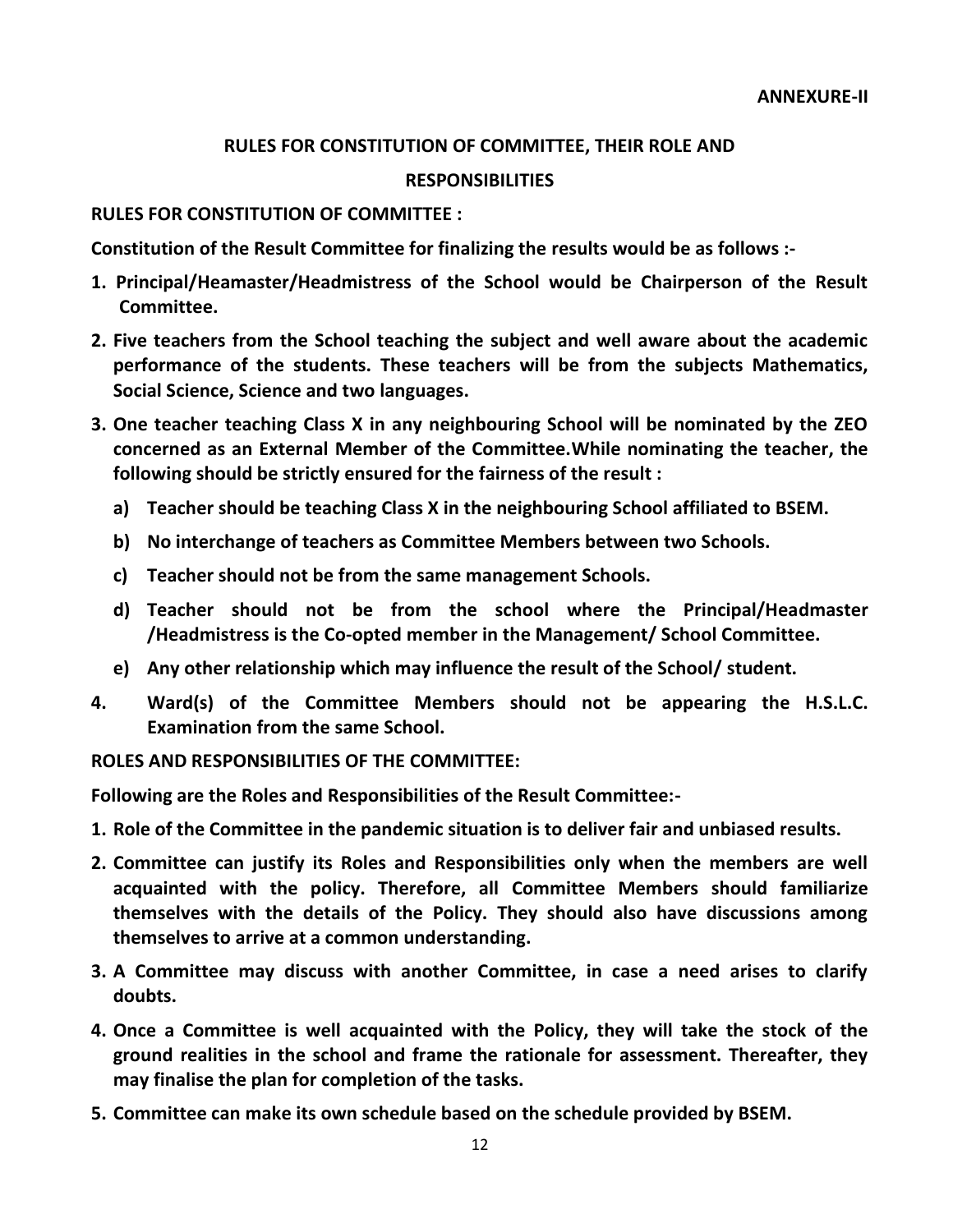- **6. If required, opinion of other subject teachers may also be obtained by the Committee.**
- **7. Everyday proceedings should be recorded in Rationale document by the Committee.**
- **8. Committee will keep all the proceedings confidential.**
- **9. Chairperson of the Committee will provide entire necessary infrastructure, assistance and make arrangements for correct uploading of data.**
- **10. External Committee members will also be acting as public representatives to ensure that fair result is being prepared.They will also actively participate in all activities and decisions.**

**In a nut shell, it is the sole responsibility of the committee to prepare fair and unbiased results of the students. Therefore, the Committee is fully competent to take any justified decision in writing looking into the ground realities.**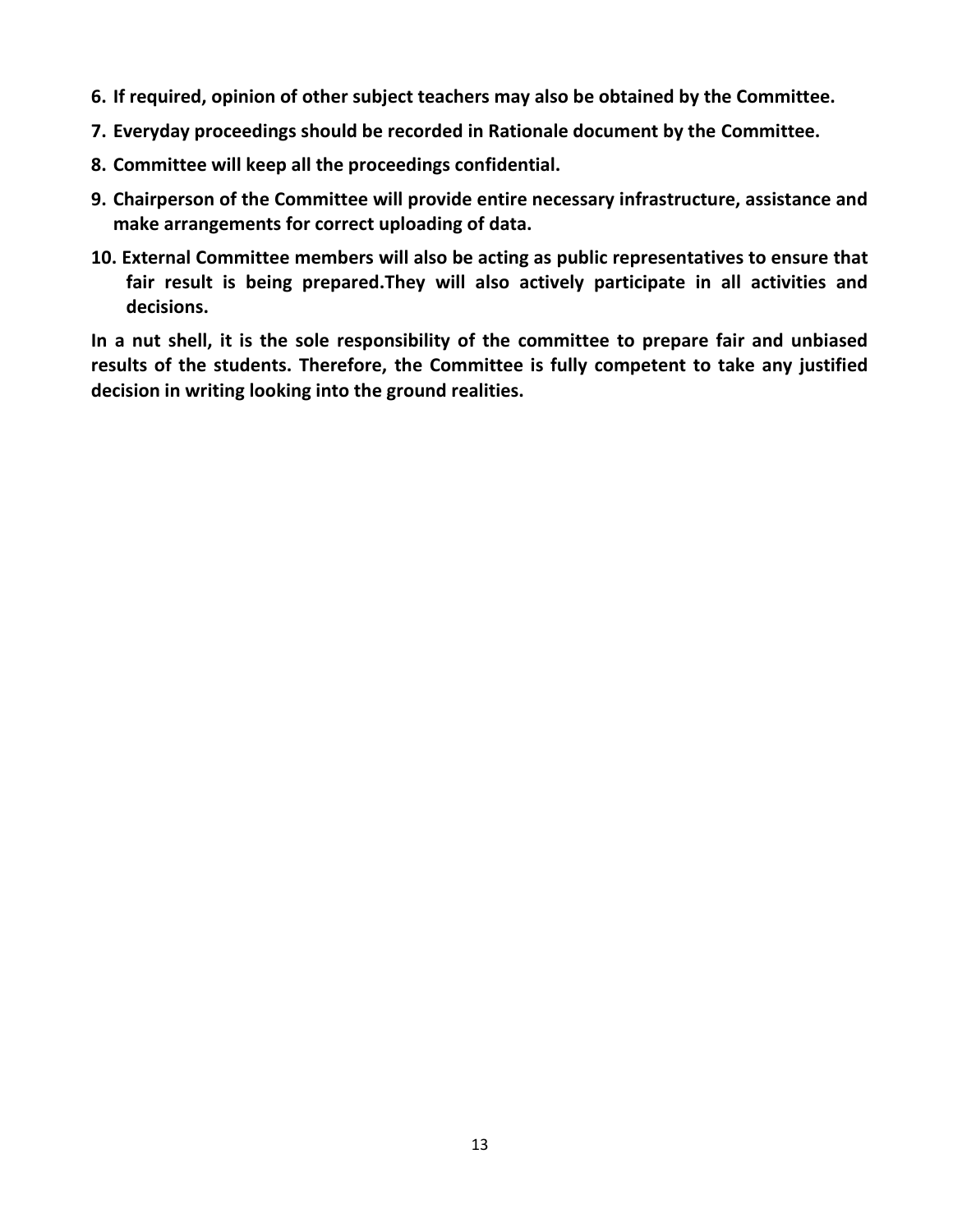## **RATIONALE DOCUMENT CLASS IX AND X**

## **A. SCHOOL DETAILS :**

| <b>Name of School:</b> |  |
|------------------------|--|
| Address :              |  |
|                        |  |
| <b>School Code:</b>    |  |
|                        |  |
|                        |  |

#### **B. EXAM CONDUCTED :**

**i) Class IX – 30 marks are to be considered from Class IX Final Exam conducted by schools.**

| Sl. No.   Name of Exam Conducted   Total Marks |                                   | Mark to be<br>considered out of<br>80 |
|------------------------------------------------|-----------------------------------|---------------------------------------|
| Final Exam conducted by<br>schools in Class IX | 80 (without<br>internal<br>marks) | 30                                    |

# **Records of Class IX students: Marks scored out of 30 marks.**

| Roll           | Regd. No.  | <b>Subject</b> | <b>Subject</b> | <b>Marks</b>   | <b>Marks to be</b>         |
|----------------|------------|----------------|----------------|----------------|----------------------------|
|                |            |                | wise Max       | <b>Scored</b>  | <b>Considered for 2021</b> |
|                |            |                | <b>Mark</b>    |                |                            |
|                |            | <b>MIL</b>     | 80             | M1             | $(M1/80)X30 =$             |
|                |            | Eng.           | 80             | M <sub>2</sub> | $(M2/80)X30 =$             |
| $\mathbf{1}$   | Xxxxxxxxxx | <b>Math</b>    | 80             | M <sub>3</sub> | $(M3/80)X30 =$             |
|                |            | Sc.            | 80             | M4             | $(M4/80)X30 =$             |
|                |            | S.Sc.          | 80             | M5             | $(M5/80)X30 =$             |
|                |            | Opt.           | 50             | M <sub>6</sub> | $(M6/80)X30 =$             |
|                |            | <b>MM</b>      | 80             | M <sub>1</sub> | $(M1/80)X30 =$             |
|                |            | Eng.           | 80             | M <sub>2</sub> | $(M2/80)X30 =$             |
| $\overline{2}$ |            | <b>Math</b>    | 80             | M <sub>3</sub> | $(M3/80)X30 =$             |
|                | Xxxxxxxxxx | Sc.            | 80             | M4             | $(M4/80)X30 =$             |
|                |            | S.Sc.          | 80             | M <sub>5</sub> | $(M5/80)X30 =$             |
|                |            | Optional.      | 80             | M <sub>6</sub> | $(M6/80)X30 =$             |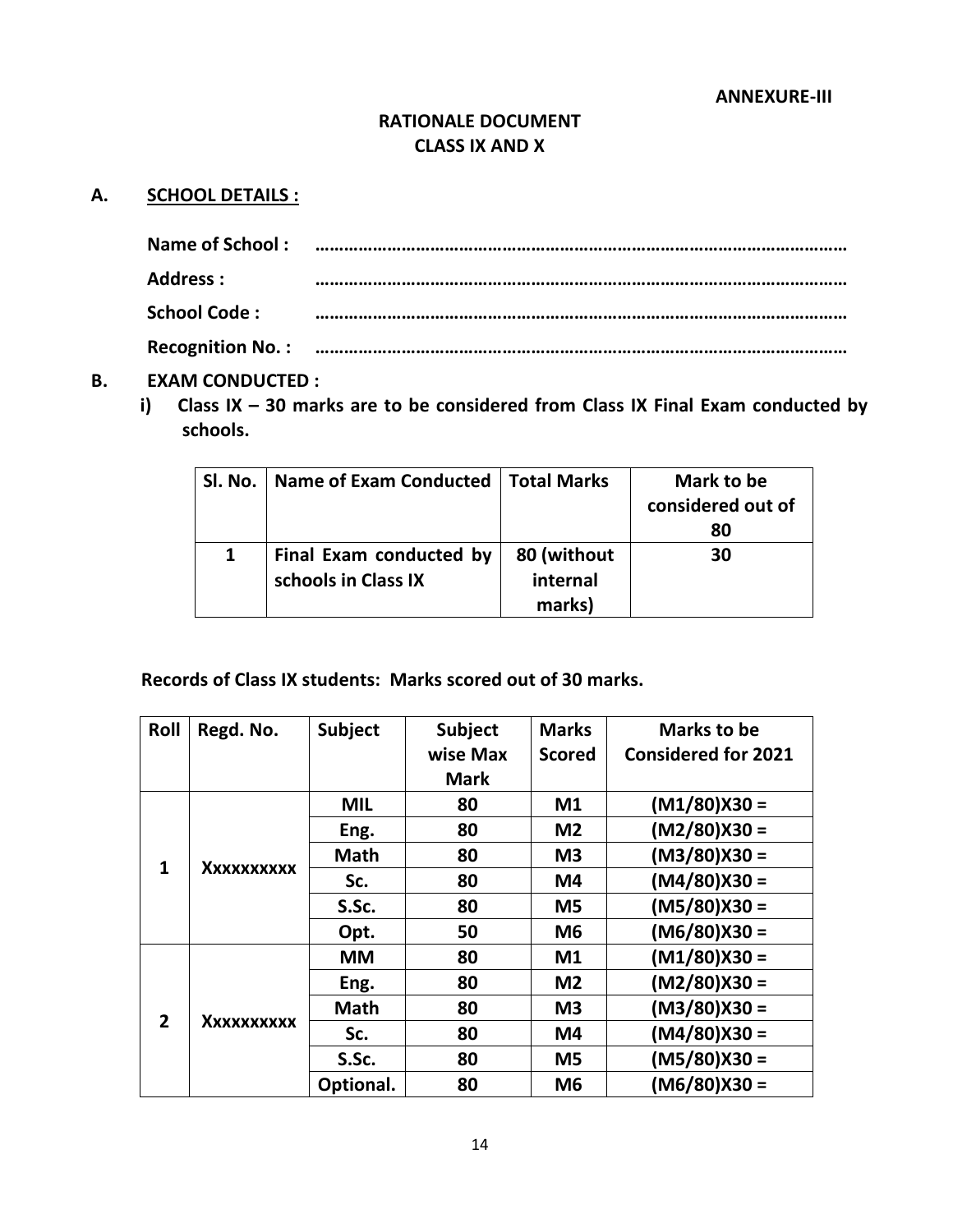# **ii) Class X [ Periodic Tests and Term Tests]**

| SI. | <b>Name of Test</b>            | <b>No. of Tests</b> | <b>Total Marks</b> |
|-----|--------------------------------|---------------------|--------------------|
| No. |                                | <b>Conducted</b>    |                    |
|     | <b>Periodic Test - Max = 4</b> | n1                  | $n1 X 20 = M1$     |
|     | Term Test - Max = $2$          | n2                  | $n2 X 50 = M2$     |
|     |                                | Total               | $M= M1 + M2$       |

**Maximum mark for each Periodic Test = 20 Maximum mark for each Term Test = 50** 

 **Marks scored by students in Periodic Tests and Term Tests out of 50 marks.** 

| Roll           | Regd. No.   | <b>Subject</b> | <b>Best</b>      | <b>Best</b>    | Grand        | <b>Marks to be</b>   |
|----------------|-------------|----------------|------------------|----------------|--------------|----------------------|
| No.            |             |                | <b>Marks</b>     | <b>Marks</b>   | <b>Total</b> | considered for 2021  |
|                |             |                | <b>Scored in</b> | <b>Scored</b>  |              |                      |
|                |             |                | <b>Periodic</b>  | in Term        |              |                      |
|                |             |                | <b>Tests</b>     | <b>Tests</b>   |              |                      |
| $\mathbf{1}$   | XXXXXXXXXXX | <b>MIL</b>     | <b>P1</b>        | <b>T1</b>      | P1+T1        | $[(P1 + T1)/M]X50 =$ |
|                |             | <b>Eng</b>     | P <sub>2</sub>   | T <sub>2</sub> | P2+T2        | $[(P2 + T2)/M]X50 =$ |
|                |             | <b>Math</b>    | P <sub>3</sub>   | T <sub>3</sub> | <b>P3+T3</b> | $[(P3 + T3)/M]X50 =$ |
|                |             | Sc.            | <b>P4</b>        | T4             | P4+T4        | $[(P4 + T4)/M]X50 =$ |
|                |             | S.Sc.          | <b>P5</b>        | T5             | <b>P5+T5</b> | $[(P5 + T5)/M]X50 =$ |
|                |             | Opt.           | <b>P6</b>        | T6             | P6+T6        | $[(P6 + T6)/M]X50 =$ |
| $\overline{2}$ | XXXXXXXXXXX | <b>MIL</b>     | <b>P1</b>        | T1             | P1+T1        | $[(P1 + T1)/M]X50 =$ |
|                |             | <b>Eng</b>     | P <sub>2</sub>   | T <sub>2</sub> | <b>P2+T2</b> | $[(P2 + T2)/M]X50 =$ |
|                |             | <b>Math</b>    | P <sub>3</sub>   | T3             | <b>P3+T3</b> | $[(P3 + T3)/M]X50 =$ |
|                |             | Sc.            | <b>P4</b>        | T4             | P4+T4        | $[(P4 + T4)/M]X50 =$ |
|                |             | S.Sc.          | <b>P5</b>        | T5             | <b>P5+T5</b> | $[(P5 + T5)/M]X50 =$ |
|                |             | Opt.           | <b>P6</b>        | Т6             | P6+T6        | $[(P6 + T6)/M]X50 =$ |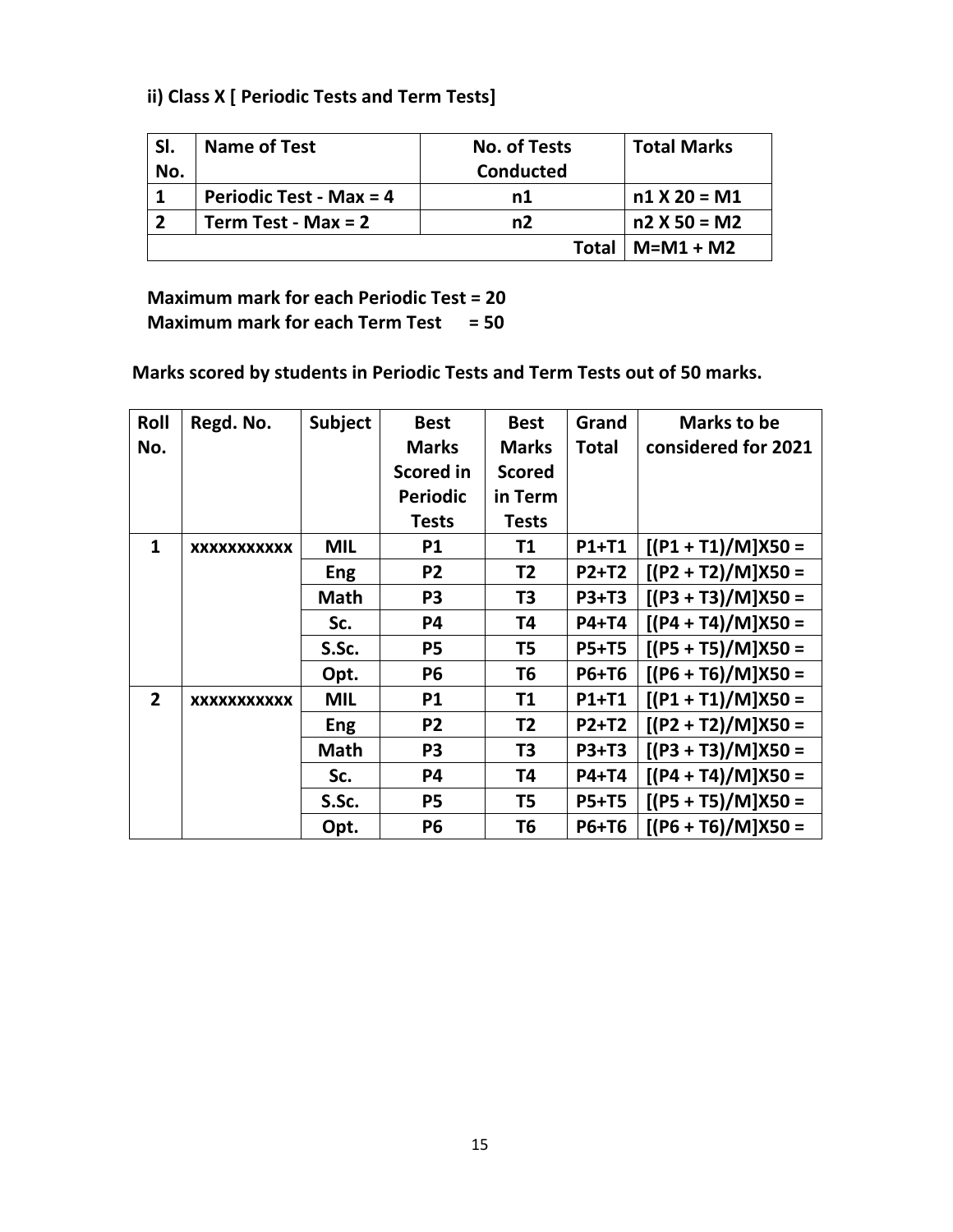**C. Total marks scored out of 80 for H.S.L.C. Exam, 2021: Max 30 marks from Class IX Final Exam and Max 50 marks from Class X**

## **For Example:**

| <b>Roll No.</b> | Regd. No.          | Subject     | Class IX   From<br>From | <b>Class</b><br>X            | <b>Total</b> |
|-----------------|--------------------|-------------|-------------------------|------------------------------|--------------|
|                 |                    |             | Final Exam out          | Periodic<br>&<br><b>Term</b> | $(IX + X)$   |
|                 |                    |             | of 30                   | <b>Test</b>                  |              |
| $\mathbf{1}$    | <b>XXXXXXXXXXX</b> | <b>MIL</b>  | 25                      | 40                           | 65           |
|                 |                    | Eng         | 20                      | 41                           | 61           |
|                 |                    | <b>Math</b> | 19                      | 39                           | 58           |
|                 |                    | Sc.         | 24                      | 45                           | 69           |
|                 |                    | S.Sc.       | 22                      | 35                           | 57           |
|                 |                    | Opt.        | 26                      | 44                           | 70           |
| $\overline{2}$  | <b>XXXXXXXXXX</b>  | <b>MIL</b>  |                         |                              |              |
|                 |                    | <b>Eng</b>  |                         |                              |              |
|                 |                    | <b>Math</b> |                         |                              |              |
|                 |                    | Sc.         |                         |                              |              |
|                 |                    | S.Sc.       |                         |                              |              |
|                 |                    | Opt.        |                         |                              |              |

## **\* FOR EXTERNAL CANDIDATES MARKS ARE NOT TO BE SUBMITTED BY THE SCHOOLS.**